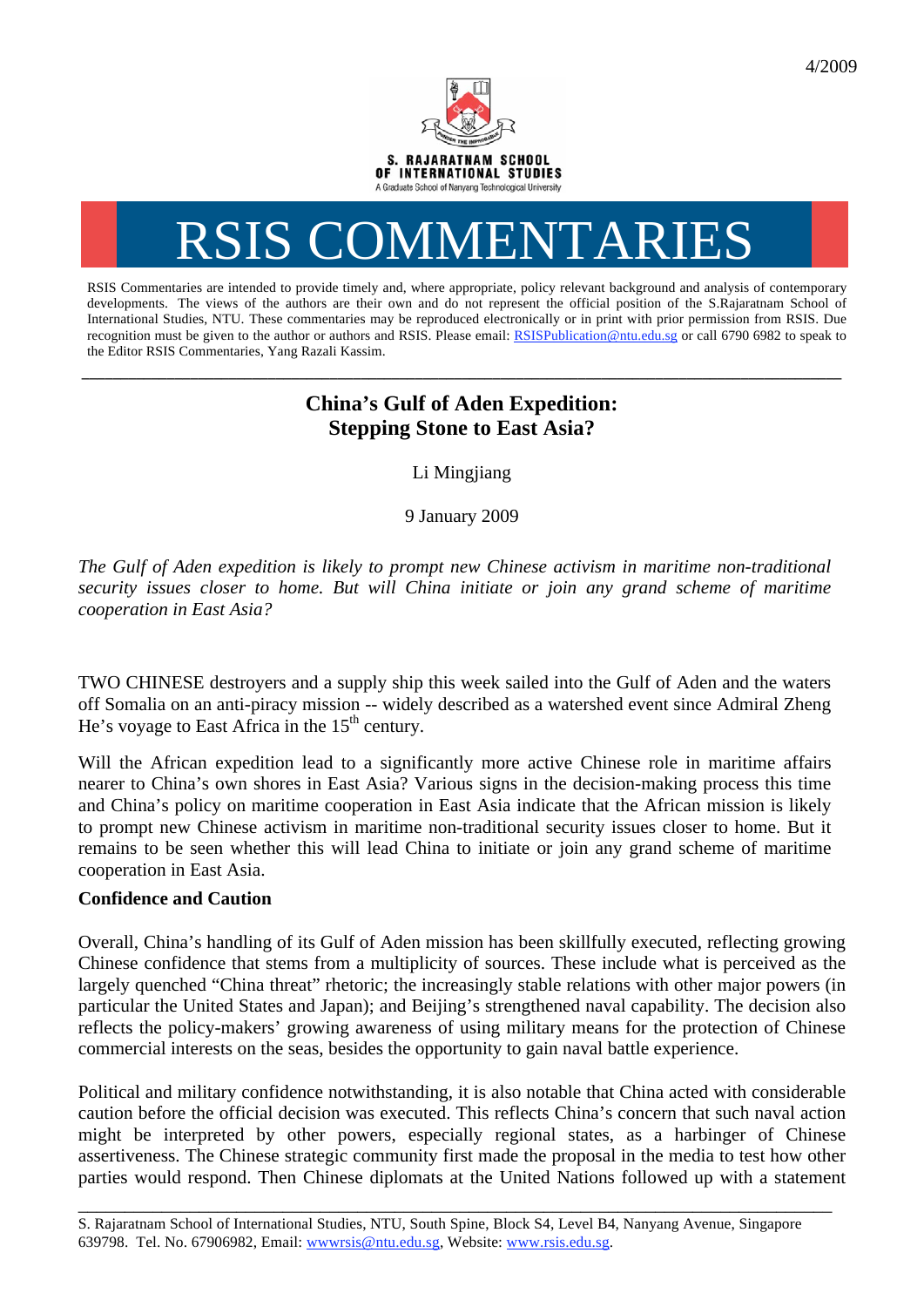2

Having sensed a relatively calm reaction from other states and even encouraging signals from the United States, Beijing officially made the announcement and followed up with high-profile public relations campaigns. Spokesmen at the foreign and defence ministries as well as prominent Chinese analysts strenuously attempted to justify China's decision on the following grounds: international law (the UN Security Council resolutions in particular); China being victims of the Somali pirates; China's commercial interests; international maritime security; and the operations of other countries. A notable point that Beijing constantly emphasized was that the naval action signifies China's intention and behaviour to be a responsible power. Various Chinese statements also stressed that the Chinese fleet will protect not only Chinese commercial interests but also vessels of other parties in that area.All these were aimed at forestalling any negative international opinion on China's naval expedition.

# **China's Growing but Limited Maritime Cooperation**

In the past few years, China has stepped up its participation in maritime cooperation in East Asia. It was these cooperative activities that have gradually changed the Chinese mindset, provided useful experience for the Chinese naval force, and contributed to China's confidence in embarking on the Gulf of Aden expedition.

Take joint search and rescue exercises as an example. In recent years, China has had joint naval search and rescue operations with a range of countries. The PLA Navy has had at least two such exercises with India. In July 2005, China, South Korea, and Japan held a joint search and rescue exercise in China's offshore area. In September and November 2006, Chinese and American navies conducted two search and rescue exercise off the US west coast and in the South China Sea respectively.

The year 2007 witnessed Chinese activism in these exercises. China participated in the first ASEAN Regional Forum maritime-security shore exercise hosted by Singapore in January; the multinational four-day sea phase of "Peace-07" exercises in the Arabian Sea in March; the Western Pacific Naval Symposium exercise in May; and joint search and rescue operations with Australia and New Zealand in October 2007.

The increased naval interactions with the outside world have had a positive impact on China's participation in regional maritime affairs. China is no longer an outsider in East Asian maritime cooperation, particularly in projects such as joint oceanic research, environmental protection, and many sea-based non-traditional security issues with neighbouring countries.

These major projects include various United Nations Environment Programme (UNEP) initiatives in East Asia. China joined the North Pacific Coast Guard Forum in 2004 and now actively participates in its six areas of cooperation: anti-drug trafficking, joint actions, counter-illegal immigration, maritime security, information exchange, and law enforcement on the sea. In addition, two Chinese ports -- Shanghai and Shenzhen --are part of the US Container Security Initiative.

## **Lack of Strategic Trust**

Despite the growing activism and confidence, China's vision and policy on any grand scheme of maritime cooperation in East Asia are restrained by the strategic and geopolitical realities in East Asia. The lack of strategic trust between China and other major powers, even between China and some smaller regional states, is likely to make China cautious in maritime affairs in the region.

This lack of strategic trust is affecting China's attitude in maritime cooperation, as evident in China's objection to the US Proliferation Security Initiative (PSI). China supports the objectives of the PSI but